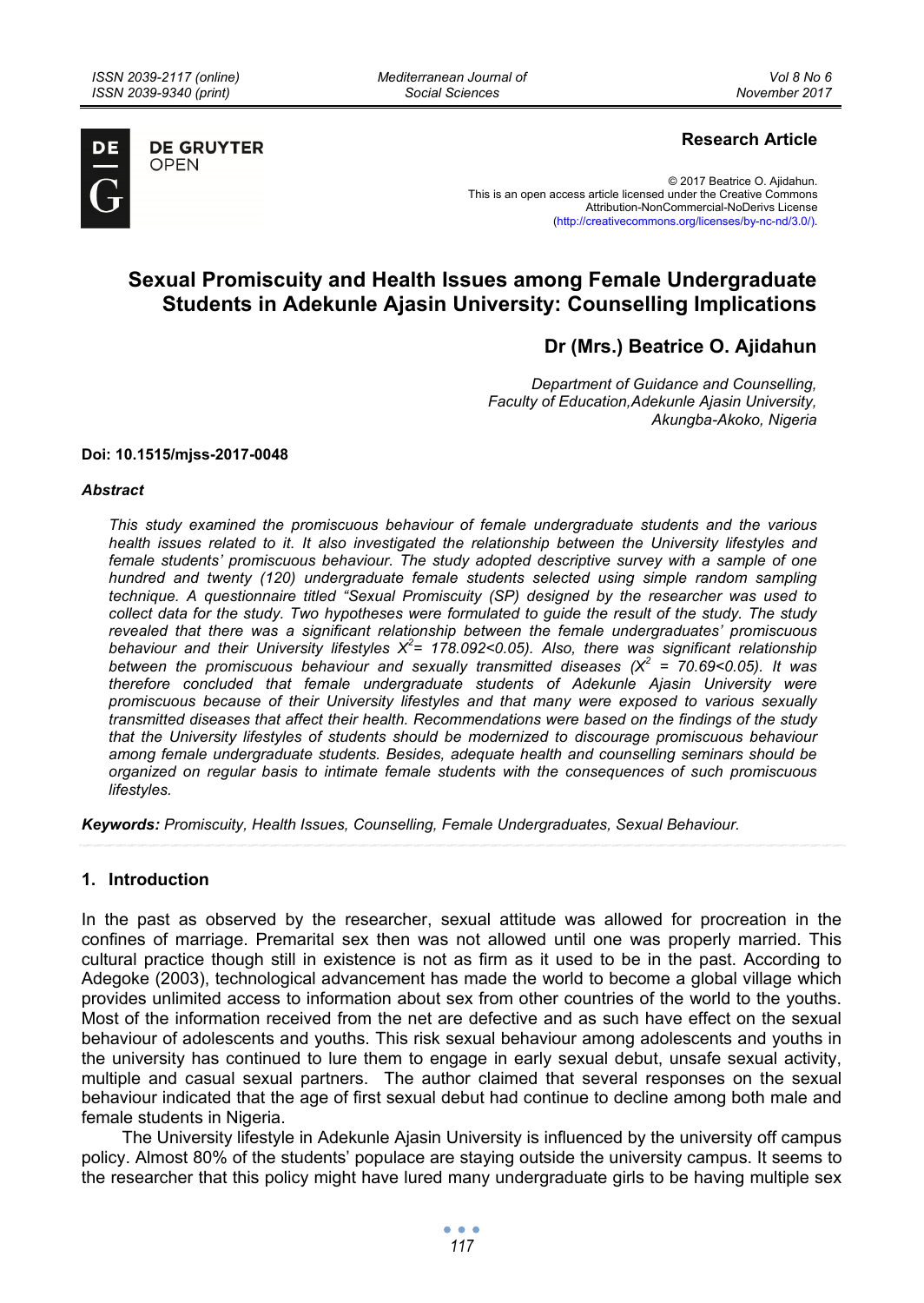| ISSN 2039-2117 (online) | Mediterranean Journal of | Vol 8 No 6    |
|-------------------------|--------------------------|---------------|
| ISSN 2039-9340 (print)  | Social Sciences          | November 2017 |

partners. There is no regulation against such activities and behaviours in the university.

According to Abdullahi & Abdullahi (2013), the university environment allows free sexual activities, and this is against the moral values of the community although the university campus according to Romio(2017) is known to provide academic stimulant as well as variety of activities and opportunities. Unprotected sexual behaviour is also on the increase among university students. This is made possible because university students enjoy freedom from their parents and the staff may not be bothered about how they live their lives.

Cohabitation is another trend that promotes sexual activities among university students. According to Seltzer (2000), cohabitation is a lifestyle in which an unmarried man and an unmarried woman are involved in a sexual relationship and live together in an informal union. Many students are involved in cohabitation because of so many reasons best known to them. Miriam (1999) observed that lack of parental control over the dating behaviour of undergraduates might have reinforced a normative climate toward early sex.

Kheswa and Mahlalela (2013) referred to sexual promiscuity as sexual activities with different partners and that the behaviour can have undesirable effects such as HIV/AIDS and other sexual transmitted infections. Also Mark et al (2011) agree that promiscuity can be understood as the willingness to engage in sexual activities with several partners, having casual sex and getting involved in sexual activities early than later. To Garcia et al (2010), sexual promiscuity can be defined as the engagement in uncommitted sexual activities with non-monogamous partners and with multiple partners.

The University environment encourages undergraduate females' desire for sex. This is because the University lifestyle gives them the opportunity to be freer from parental monitoring. Ikpe (2003) observed that the desire for material things like expensive jewelries and flashy phones lured female undergraduates into such life. The author also observed that many girls hide under the search for academic advantage by sleeping with students and even their lecturers. Peer influence and provocative dressing were also identified as reasons for promiscuous attitude among female undergraduates. Fuligni et al (2000) confirm that the pressure to conform to groups' behaviour is strong among undergraduate students. They are interested in what is in vogue so that they can feel belonged and be accepted by their peers.

According to Ajidahun (2015), a lot of home videos shown on the Nigerian television screen, the spoken words, and the actions that are dramatized also show a lot of sexual acts. Female undergraduates are exposed to many of these home videos on their laptops, cellphones and cinema houses. Bradley and Corwyn (2002) confirmed that distress among poor parents due to their economic pressure may lead to their female children's promiscuous attitude. Many female undergraduates in Adekunle Ajasin University are likely to be from poor homes.

Many of them could not afford to pay their school fees, buy adequate food stuff and fulfil other important desires that require money which may be difficult and this can lure them to have several sex partners to meet all the needs. So, sex is used to overcome poverty. This is confirmed by Kheswa &Mahlalela (2014) that at a stage, 92% of school girls indicated that they were enslaved for sex in exchange for gifts and money for economic survival. Orubuloye in Abdullahi & Abdullahi (2013) observed that some students engage in promiscuous behaviour without even at first considering the overall effect. They see sex as means of enjoying pleasure and for fun.

Kheswa &Mahlalela (2014) observed that promiscuous attitude of female undergraduates can have undesirable effects on their health such as HIV/AIDS and other sexual transmitted infections. Apart from this, some may end up being pregnant and be forced to leave the school prematurely. Some have committed abortions severally and some have died in the process. Comer (2013) said many have suffered psychological problems which have affected their health and wellbeing. Diseases like gonorrhea, syphilis, herpes, virginalis are high among girls who are sexually promiscuous.

Varga (2000) reported that many African youths and adolescents are at risk continually because of their riskily sexual practice. Such sexual practices include early initiation of intercourse, low use of contraceptives, multiple sex partners and poor sexual negotiation skills. Okafor and Obi (2005) opined that in a study carried out that the prevalence of sexual activity was 76.8% among University students. That 85.4% of the females while 62.3 of the males are having more than one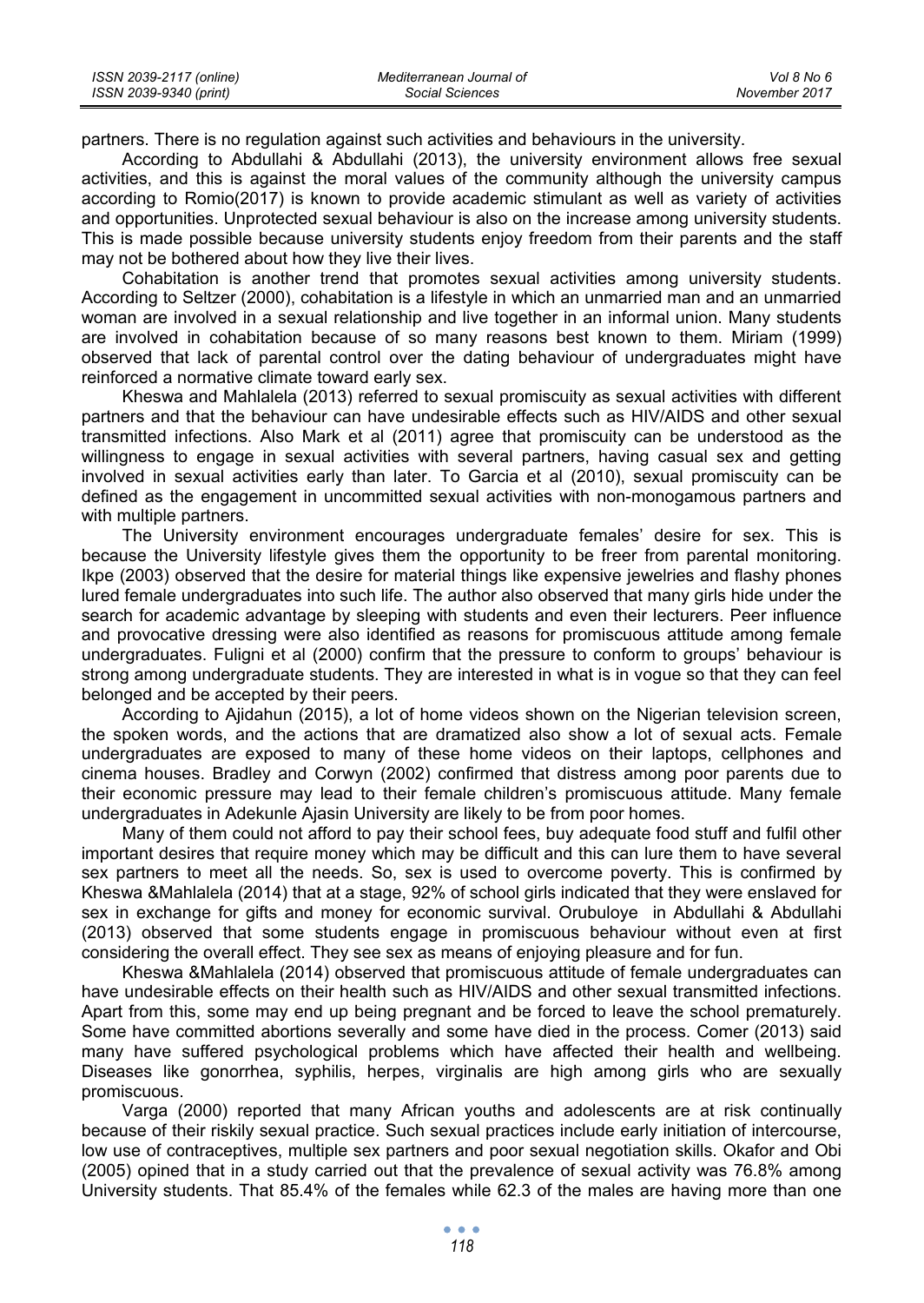sexual partners. This reveals that female undergraduates are involved in promiscuous attitude as 67.5% of females had their first sexual intercourse as adolescents as against 42.2% of their male counterparts.

The literatures reviewed show that there is high sexual promiscuous attitude among female undergraduates and its related effects on their health. This has resulted to unwanted pregnancy, illegitimate children, feeling of guilt and shame, emotional instability, dropping out of the university and becoming unhealthy due to sexual transmitted diseases. Sometimes many who have attempted to commit abortions have died in the process. The main cause of these regrettable situations is simply because of promiscuous attitude of female undergraduate students. Many are also suffering from psychological problems like sexual disorder and social maladjustment problems that require adequate counselling.

### **2. Purpose of the Study**

The purpose of the study is to determine:

- 1. how University lifestyle contributes to female undergraduates' sexual promiscuity.
- 2. the relationship between female undergraduates' sexual promiscuity and their health issues.
- 3. the importance of counselling in resolving the promiscuous behaviour of female undergraduate students.

### **3. Hypotheses**

Two hypotheses were formulated to guide the study

- 1. There is no significant relationship between the University lifestyle and female undergraduates' sexual promiscuity.
- 2. There is no significant relationship between the female undergraduates' sexual promiscuity and their related health problems.

#### **4. Methodology**

The research design used for this study is descriptive survey type. This made the gathering of information possible among the female students of Adekunle Ajasin University, Akungba Akoko.

The population of the study consists of all regular female students in Adekunle Ajasin University Akungba Akoko Nigeria who are in the age range of 17-23. A total number of 120 female undergraduates were randomly selected using simple random sampling technique. The samples were assured of the confidentiality of their responses.

The research instrument used for the study was a self-constructed questionnaire titled "Sexual Promiscuity Questionnaire (SPQ). The questionnaire consists of 15 items of two sections which are section A and B. Section A contains the bio data information of the female undergraduate students like age, sex, off campus and hostel facility. Section B consists of fifteen items which answer the two hypotheses formulated.

### **5. Data Analysis**

The data were analyzed using chi-square statistical method. All hypotheses were tested at 0.05 level of significance.

### **6. Findings**

Hypothesis one: There is no significant relationship between the University lifestyle and female undergraduates' sexual promiscuity.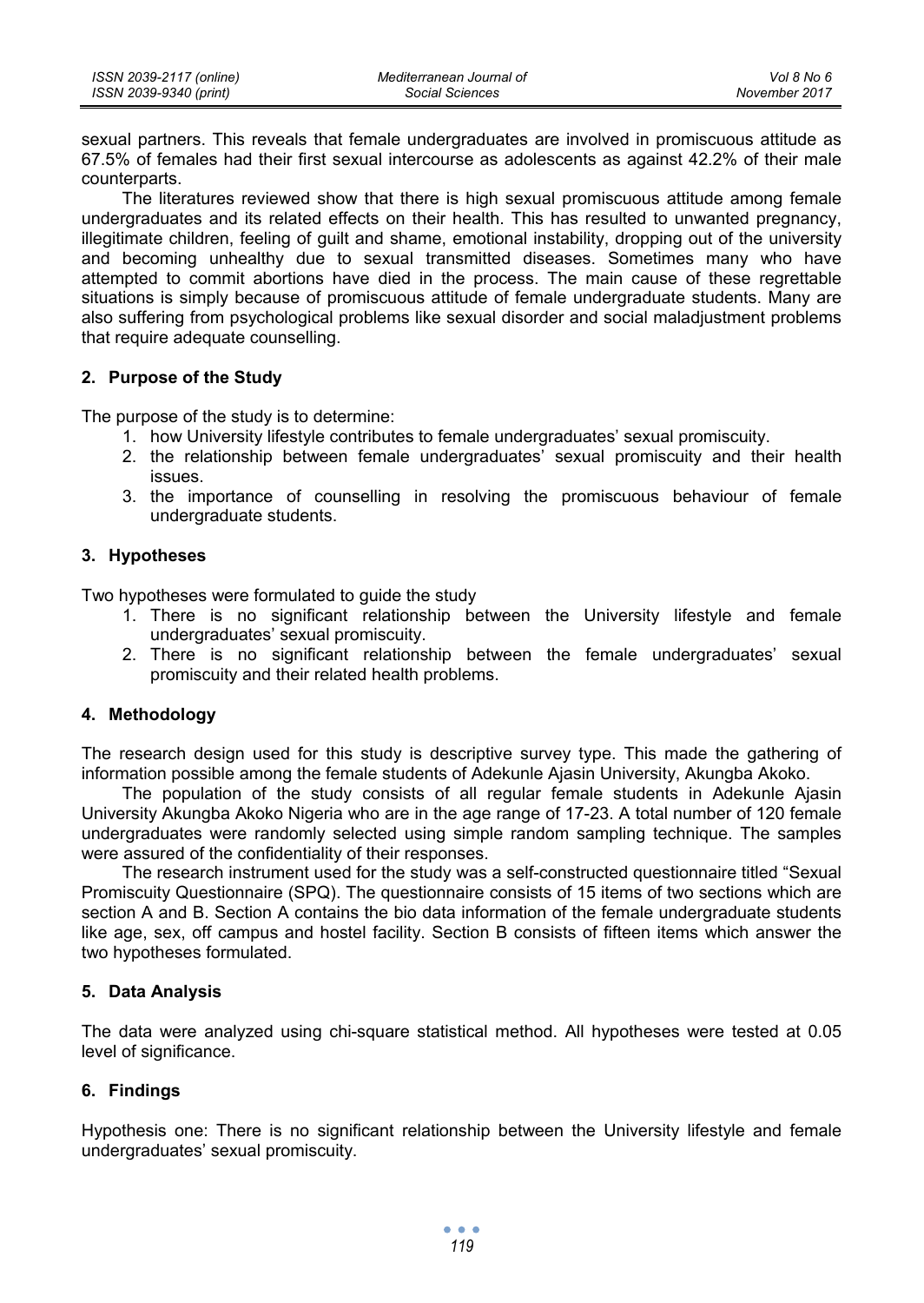|  |  |  | Table 1: A 2 x 6 Contingency Table Showing University Lifestyle and Female Sexual Promiscuity. |  |
|--|--|--|------------------------------------------------------------------------------------------------|--|
|  |  |  |                                                                                                |  |

|                             | Sex partner   Pleasure   Freedom |     |                     | Needs                       |           | Off Campus   Academic Advantage | Total |
|-----------------------------|----------------------------------|-----|---------------------|-----------------------------|-----------|---------------------------------|-------|
| <b>IFemale Promiscuity</b>  | 86(82.5)                         |     |                     | 74(82.5) 30(82.5) 110(82.5) | 114(82.5) | 81(82.5)                        | 495   |
| <b>University Lifestyle</b> | 34(37.5)                         |     | 46(37.5)   90(37.5) | 10(37.5)                    | 06(37.5)  | 39(37.5)                        | 225   |
| Total                       | 120                              | 120 | 120                 | 120                         | 120       | 120                             | 720   |
| $\cdots$<br>.               |                                  |     |                     |                             |           |                                 |       |

 $x^2$ c = 178.092,  $x^2$ t = 11.07,df=5

Since  $x^2$  calculated at 0.05 level of significance and 5 df is greater than  $x^2$  critical value, the null hypothesis is rejected. Therefore, it can be concluded that female sexual promiscuity depends on the University lifestyle.

Hypothesis Two: There is no significant relationship between the female undergraduates' sexual promiscuity and their related health problems.

|  |  |  | Table 2: A 2x7 Contingency table showing Female Sexual Promiscuity and Related Health Problems |
|--|--|--|------------------------------------------------------------------------------------------------|
|--|--|--|------------------------------------------------------------------------------------------------|

|                                         | <b>Disease</b> | STD Real                 | <b>STD</b>          | Psychological | High            | Weak to         | Bareness   Total |     |
|-----------------------------------------|----------------|--------------------------|---------------------|---------------|-----------------|-----------------|------------------|-----|
|                                         | vector         |                          | <b>Irreversible</b> | Effect        | <b>Risk</b>     | Read            |                  |     |
| Female Sexual<br>Promiscuity            |                | 71(100.43)   104(100.43) | 102<br>(100.43)     | 98 (100.43)   | 114<br>(100.43) | 107<br>(100.43) | 107<br>(100.43)  | 703 |
| <b>Related Health</b><br><b>Problem</b> | 49(19.57)      | 16 (19.57)               | 18(19.57)           | 22 (19.57)    | 6(19.57)        | 13(19.57)       | 13<br>(19.57)    | 137 |
| Total<br>$\sim$ $\sim$ $\sim$           | 120            | 120                      | 120                 | 120           | 120             | 120             | 120              | 840 |

 $X^2C = 70.69, X^2$  t=12.59,df=6

Since  $x^2$  calculated at 0.05 level of significance and 6 df is greater than  $x^2$  critical value, the null hypothesis is rejected. Therefore, it can be concluded that female sexual promiscuity can lead to health problems.

# **7. Discussion**

The result in table 1 shows that there is significant relationship between female sexual promiscuity and University lifestyle. The promiscuous sexual attitude of female students in the university is enhanced by the lifestyle of University students. The finding agrees with Abdullahi and Abdullahi (2013) that university environment allows freer sexual activities. Also it agrees with Miriam (1999) who observed that lack of parental control over university students have lured them to imbibe the university lifestyle. Since most of the students are far from home, they feel free to live anyhow. Besides, their parents are not always available to monitor their activities. Another common trend in the university lifestyle is cohabitation. The finding agrees with Seltzer (2000) that cohabitation is a lifestyle common among young people. In Adekunle Ajasin University, cohabitation is common and most female undergraduates live with the opposite sex under the guise of either receiving or providing financial assistance.

The result in table 2 shows that there is significant relationship between female sexual promiscuity and their related health problems. The sexual promiscuity among university female undergraduates can lead to health problems through sexually transmitted diseases. The findings agree with Kheswa &Mahlalela (2014) that the promiscuous attitudes of female undergraduates have undesirable effects on their health such as HIV/AIDS and other sexual transmitted infections.

Also Comer (2013) said that sexual promiscuity can lead to psychological problems which affect the health and wellbeing of female students. The author further explained that diseases like gonorrhea, syphilis, herpes and virginalis are high among girls who are sexually promiscuous. Many female undergraduate students may be absent in school for several months in order to receive medical attention because they are not healthy enough to continue with the rigours of academic activities.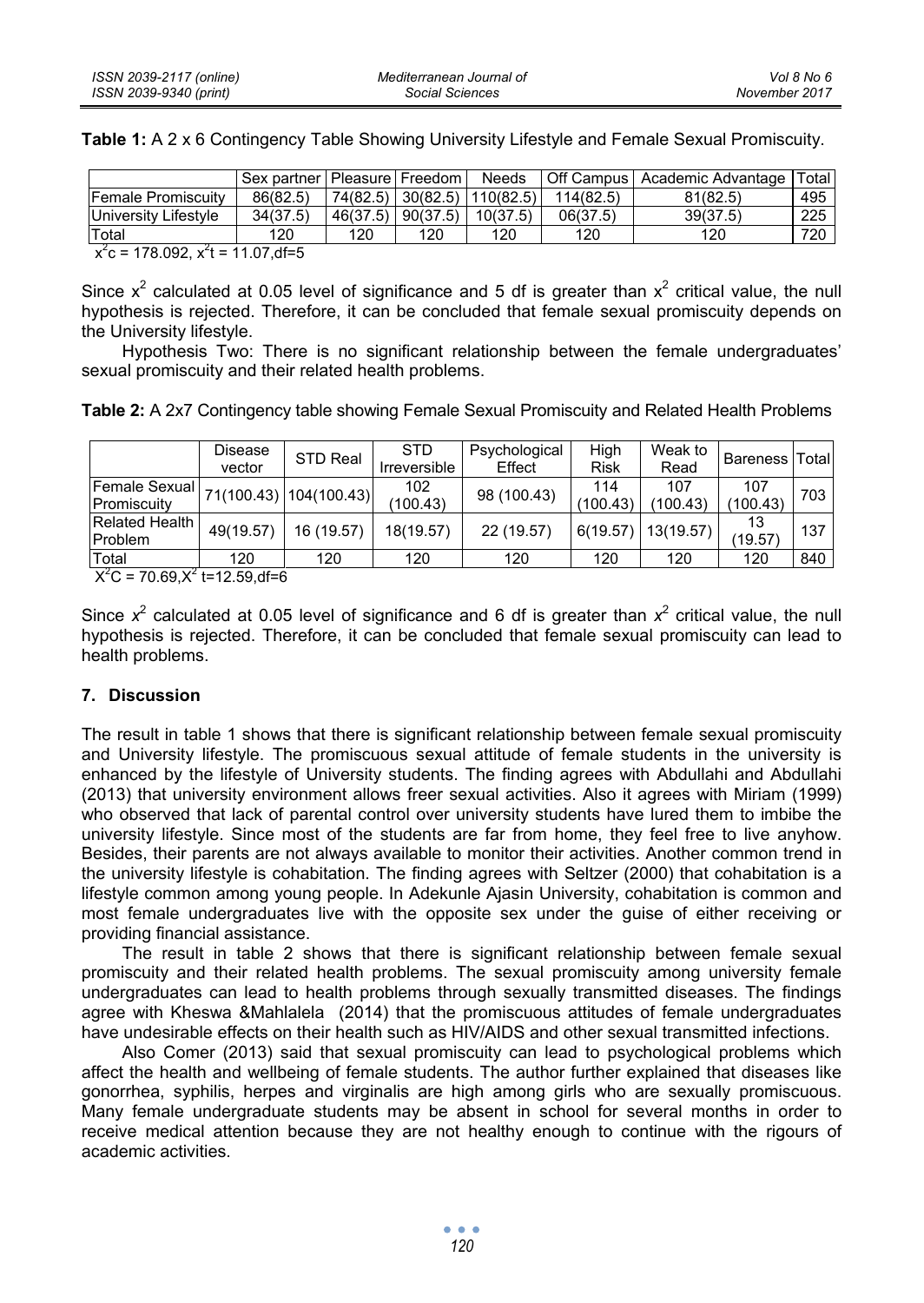### **8. Conclusion**

It is obvious from the findings of the study that university lifestyle encourages promiscuous attitude among female undergraduates. Also, it is also clear from the study that sexual promiscuity may lead to health issues and therefore hinder their academic activities and even claim their lives. Female undergraduate students enjoy freedom from their parents, the desire to satisfy material needs and academic advantages have lured many into promiscuous lives.

There is the need to be concerned about this trend in the university because many promising girls had been affected academically socially and psychologically. The efforts of counsellors in the university system cannot be overemphasized. There is the need to employ the services of professional counsellors to address this problem among female undergraduates. Many are naïve and ignorant of their actions. The counsellor will be able to tell them when, how and who to engage in sexual relationship.

### **9. Recommendation**

The following recommendations are made based on the finding of the study:

- 1. The university system should discourage promiscuous attitude by providing adequate information to parents about the whereabouts of their wards especially the female undergraduate students. This will curb the activities of girls who abscond from school to meet men in far places for reward of money.
- 2. Also, the university should have a policy to discourage cohabitation among students, off campus policy should be reviewed; more hostel facilities should be built to accommodate more females undergraduate into the hostels.
- 3. Regular seminars should be organized by the counsellors to intimate female and male undergraduates about the undesirable effects of promiscuous life on their health and wellbeing.
- 4. Qualified and professional counsellors should be recruited by the university to help handle the sexual problems of undergraduate students especially the female undergraduate students, because they are always at the receiving end of sexual activities. Promiscuous sexual behaviours make them to be vulnerable to sexually transmitted diseases.

# **References**

Abdullahi, M and Abdullahi, U. (2013) "Factors Associated with Engaging in Pre-Marital sex

- among the Students of University of Maiduguri." *International Journal of Humanities and Social Science Invention*. Volume 2.
- Adegoke, A.A. (2003). *Adolescents in Africa: Revealing the Problems of Teenagers in a Contemporary African Society*. Ibadan: Hadassah Publishing.
- Ajidahun, B.O. (2015) "Parental Moral Training and Adolescents' Sexual Values in Adekunle Ajasin University, Akungba Akoko." *British Journal of Education, Society and Behaviour Science* 10(4) pg 1-8.
- Bradley, R.H. and Corwyn, R.F. (2002). ''Socio-economic Status and Child's Development.'' *Annual Review of Psychology* 53(1) pg.
- Comer R.J. (2013). *Abnormal Psychology*. Library of Congress. United States of America.
- Fuligni, A.J. (1997). ''The Academic Achievement of Adolescents from Immigrant Families: The Roles of Family Background, Attitudes and Behaviour.'' *Child Development* 68, 351-363.
- Garcia, J.R., Mackilop, J., Aller, E.L., Merriwther A.M., Wilson, D.S., Lum, J.K. (2010). Associations Between Dopamine D 4 Receptor Gene Variation with Both Infidelity and Sexual Promiscuity plus one (5).
- Ikpe, E.B. (2003) "Sexual Negotiation in Tertiary Institution in Nigeria." *Journal of Interdisciplinary of National Association of Academic* Vol 1.
- Kheswa, J. and Mahlalda (2014). ''Sexual Promiscuity Among African Adolescent Females in Sub-Saharan Countries.'' *Mediterranean Journal of Social Sciences*.
- Marks, N.E., and Lambert, J.D. (1998). ''Marital Status Continuity and Change among Young and Midlife Adults.'' *Journal of Family Issues*, Vol 19. 652-686.
- Miriam, J.I. (1999) "Perception on Sexual Transmitted Diseases Among Adolescents in Benin City." *International Family Planning Perspectives*. Vol 15, No 4.